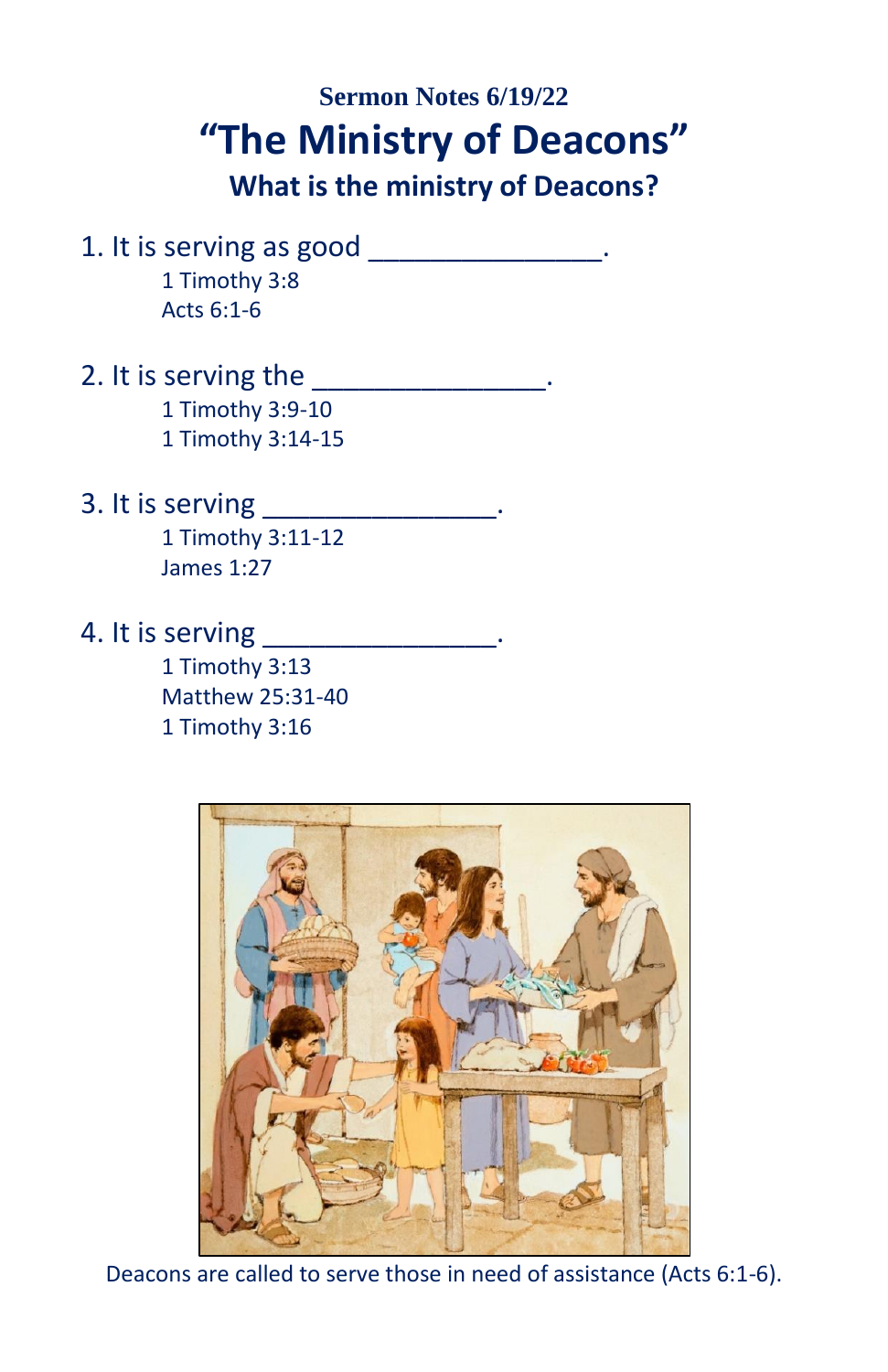## **Life Group Discussion Questions Week 8: June 19-26 1 Timothy 3:8-16**

The Bible commands all Christians to serve one another in love (Gal. 5:13; 1 Peter 4:10). Jesus set an example of serving that He expects all His disciples to follow (Mark 10:45; John 13:15). However, the Bible describes the ministry of deacons as a designated position of serving entrusted to qualified men in the local church. Deacons are men set apart to serve the church in a way that not only accomplishes a task but also provides a godly example for others to follow. The qualifications Paul gives Timothy for selecting and delegating deacons places a strong emphasis on spiritual maturity and godly character. In this passage we see not only the qualifications for deacons but also the high calling of this important ministry.

## **Read 1 Timothy 3:8-16**

1. What qualities must deacons possess according to verse 8?

The Greek word for "deacon" (*diakonos*) is the same word translated as "minister" and "servant." It is often used in a general way to refer to someone who serves. There are a few times when it is used to refer to the office of deacon in a local church (Phil. 1:1; 1 Tim. 3:8-13). The men selected to serve the Greek-speaking widows in Acts 6:1-6 were not called "deacons" in the text. However, the word for service (*diakonia*) is in verse 1 and the verbal form of the same word (*diakoneo*) is in verse 2. The Apostles told the Hellenistic Jewish Christians to select from among them "men with a good reputation, full of the Spirit, and wisdom" to be appointed to this ministry. James Smith observes,

> Deacons were often charged with the distribution of church resources for the assistance of the needy. For this reason, it was just as important for deacons to be men of integrity as for overseers.<sup>1</sup>

<sup>1</sup> James Smith, *Pastoral Epistles Revisited* (Coppell, TX: lulu.com, 2017), 84.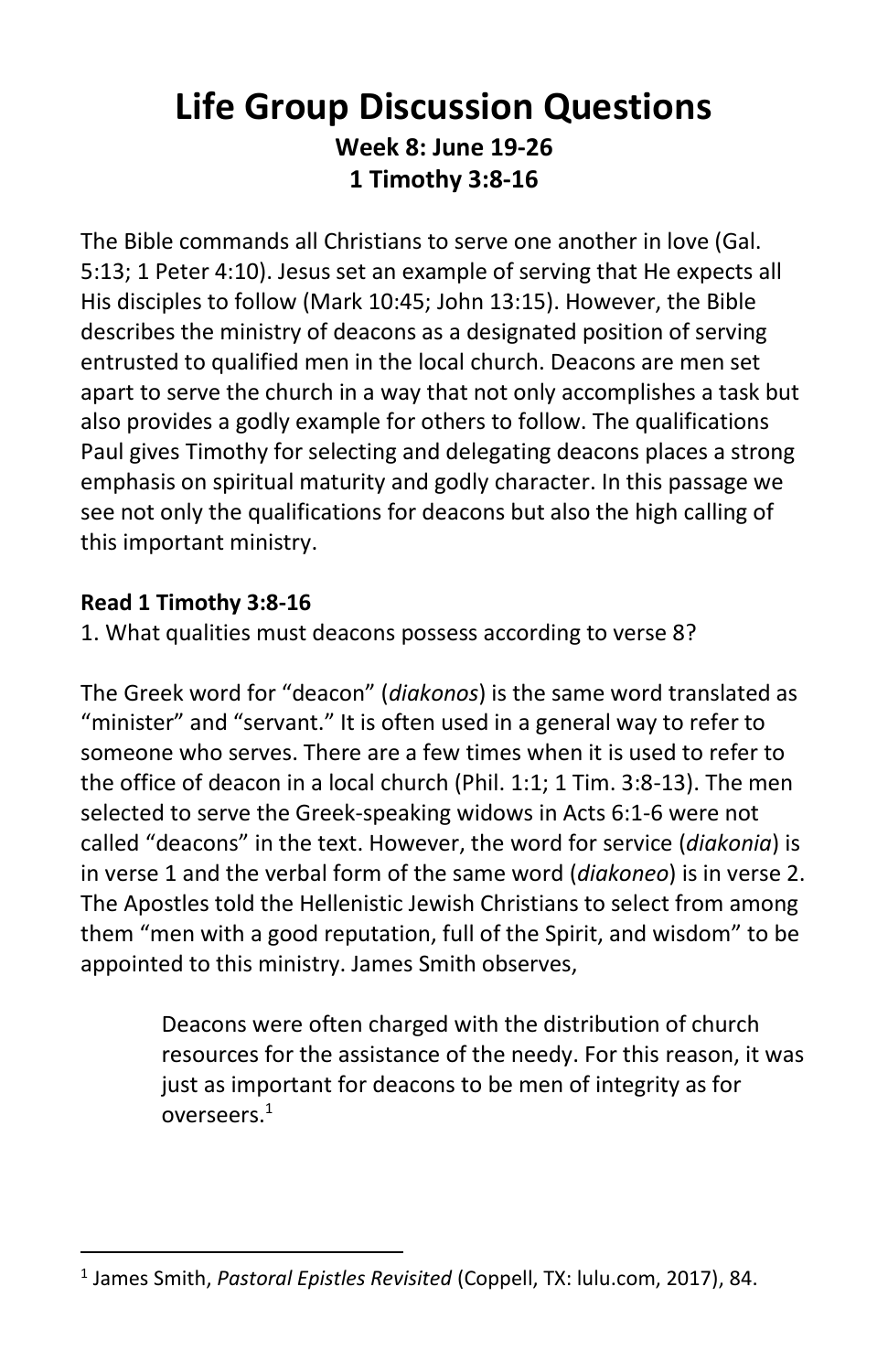- 2. What must deacons keep hold of in verse 9? What does that mean?
- C. Michael Moss comments,

Paul here uses "the faith" in an objective manner, the substance of what is believed, a synonym for "the gospel." The "deep truths of the faith" are neither deep truths hard to understand nor secrets preserved only for the enlightened. They are rather truths of the gospel hidden until revealed by God in Jesus. $<sup>2</sup>$ </sup>

Deacons may have had roles of teaching that was a part of their serving ministry. We know that in Acts 7 and 8, Luke describes two of the early church servants (Stephen and Philip) preaching the gospel.

3. What is required before someone can serve as a deacon? (3:10)

The New Testament describes the elders as the leaders and policymakers in the local congregation and deacons as servants conducting their ministries under the oversight of the elders. Jack Cottrell warns us about a common problem in many churches where there is little or no distinction between the responsibilities of elders and deacons. He writes,

> A long-standing tradition in many Christian churches and churches of Christ is for elders and deacons to form one governing body for the congregation, with deacons having authority equal to that of the elders. In this kind of situation, in practice, the deacons actually "run the church," since they usually outnumber the elders. This seems to be in direct violation of NT teaching, however, which portrays the elders alone as the ones in authority. A better arrangement, then, is to have a board of elders (always more than one) appointed by the congregation to be the church's spiritual overseers and policymakers, and a board of deacons appointed to assist the elders in carrying out their work.<sup>3</sup>

<sup>2</sup> C. Michael Moss, *The College Press NIV Commentary: 1, 2 Timothy and Titus* (Joplin, MO: College Press, 1995), 76.

<sup>3</sup> Jack Cottrell, *The Faith Once for All: Bible Doctrine for Today* (Joplin, MO: College Press, 2002), 430.